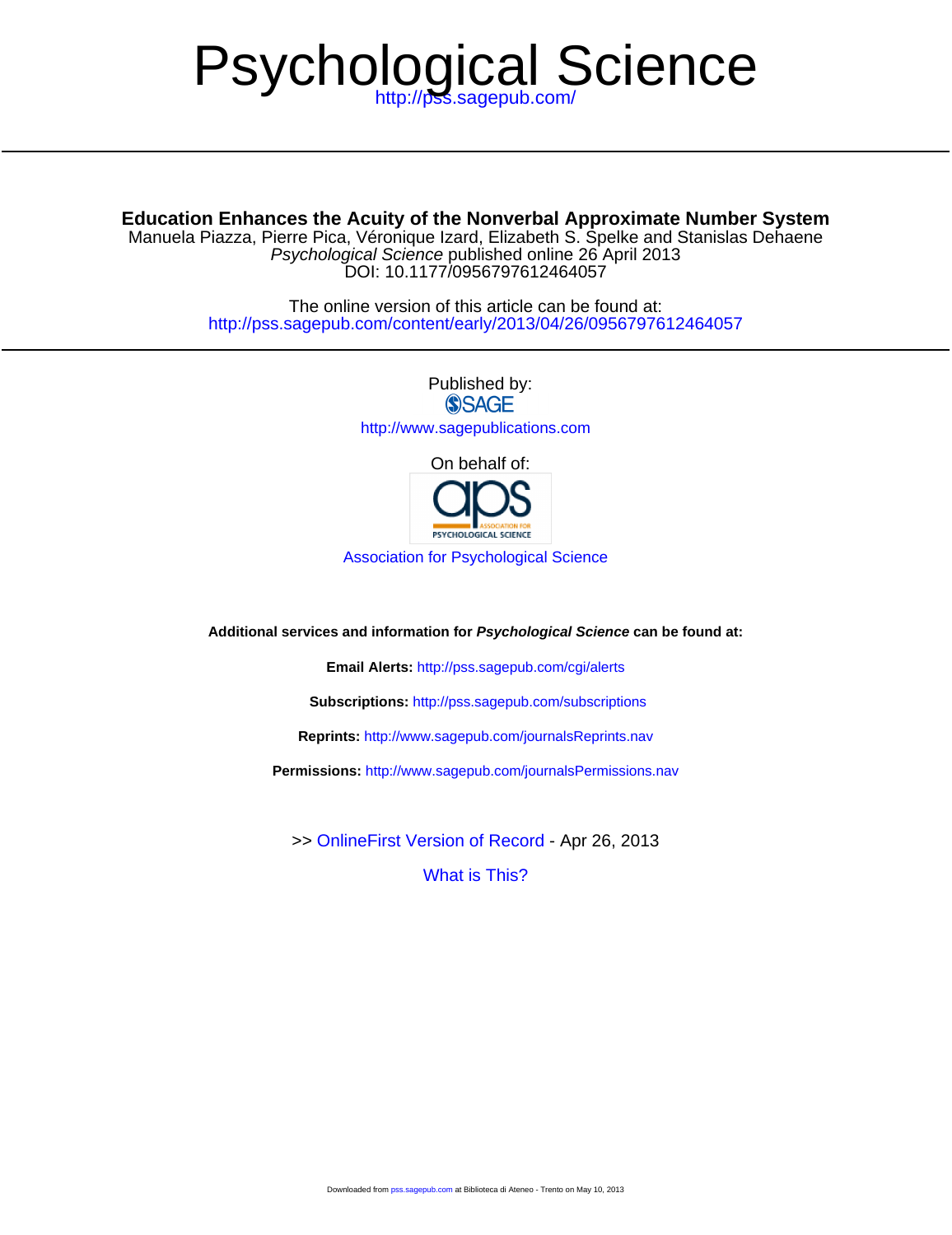*Research Report*

## Education Enhances the Acuity of the Nonverbal Approximate Number System

Manuela Piazza $^{1,2,3,4}$ , Pierre Pica $^5$ , Véronique Izard $^{6,7}$ , Elizabeth S. Spelke<sup>8</sup>, and Stanislas Dehaene<sup>1,2,3,9</sup>

<sup>1</sup>Cognitive Neuroimaging Unit, INSERM, Gif sur Yvette, France; <sup>2</sup>NeuroSpin Center, DSV, I2BM, CEA, Gif sur Yvette, France; <sup>3</sup>University Paris 11, Orsay; <sup>4</sup>Center for Mind/Brain Sciences, University of Trento; <sup>5</sup>Unité Mixte de Recherche 7023, Formal Structures of Language, CNRS & Université Paris VIII, Saint-Denis, France; <sup>6</sup>Laboratoire Psychologie de la Perception, Université Paris Descartes; <sup>7</sup>Unité Mixte de Recherche 8158, CNRS, Paris, France; <sup>8</sup>Department of Psychology, Harvard University; and <sup>9</sup>College de France

#### Psychological Science  $XX(X)$  1–7 © The Author(s) 2013 Reprints and permissions: sagepub.com/journalsPermissions.nav DOI: 10.1177/0956797612464057 pss.sagepub.com

**PSYCHOLOGICAL SCIENCE** 



#### Abstract

All humans share a universal, evolutionarily ancient approximate number system (ANS) that estimates and combines the numbers of objects in sets with ratio-limited precision. Interindividual variability in the acuity of the ANS correlates with mathematical achievement, but the causes of this correlation have never been established. We acquired psychophysical measures of ANS acuity in child and adult members of an indigene group in the Amazon, the Mundurucú, who have a very restricted numerical lexicon and highly variable access to mathematics education. By comparing Mundurucú subjects with and without access to schooling, we found that education significantly enhances the acuity with which sets of concrete objects are estimated. These results indicate that culture and education have an important effect on basic number perception. We hypothesize that symbolic and nonsymbolic numerical thinking mutually enhance one another over the course of mathematics instruction.

#### Keywords

perception, sociocultural factors, cross-cultural differences, mathematical ability

Received 6/17/11; Revision accepted 9/8/12

In societies where education is universal, child development, learning, and instruction tend to be inextricably confounded. Their correlation makes it hard to investigate the causes of cognitive change during development. In many domains, competence is present in infancy and continuously improves during childhood, but also correlates with academic scores in school-based tests. Thus, one cannot easily determine how much of this developmental progression relates to brain maturation, to cultural learning, and to schooling.

Here, we approach this question in the number domain. Basic numerical competences, including the ability to estimate and mentally combine approximate numbers of objects in sets, are present very early in life (Izard, Dehaene-Lambertz, & Dehaene, 2008). Such skills (associated with a system in parietal cortex often referred to as the approximate number system, or ANS) follow Weber's law: The extent to which two numerosities can be discriminated is determined by their ratio, which is

compatible with the idea that the ANS represents numerosities as random variables, with fixed noise, on a logarithmic scale (Dehaene 2007). The "acuity" of the ANS can therefore be indexed either by the ratio between two quantities that can be discriminated beyond an arbitrary level of accuracy (typically, 75% accuracy; the behavioral Weber fraction) or by the noise of the internal representation of numerosity (the internal Weber fraction, or *w*), estimated using classical decision-making models (e.g., signal detection models; see Piazza, Izard, Pinel, Le Bihan, & Dehaene, 2004, supplementary material, and Dehaene, 2007, for detailed descriptions of the models and equations typically used to retrieve the internal

Corresponding Author:

Manuela Piazza, Center for Mind/Brain Sciences, Functional NeuroImaging Laboratory, 31 Corso Bettini Rovereto, Trento 38068, Italy

E-mail: manuela.piazza@unitn.it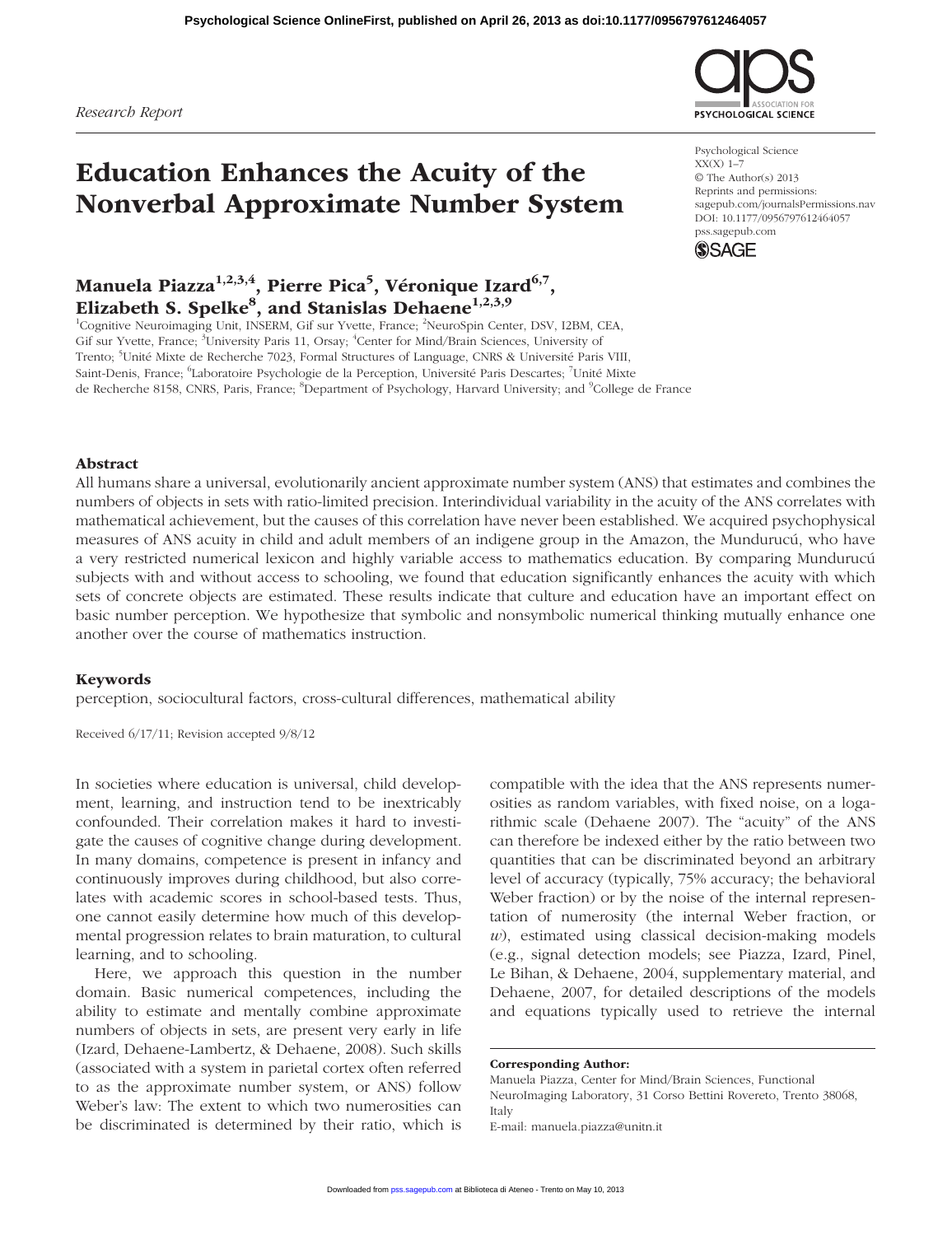Weber fraction in numerosity-related tasks). The acuity of the ANS undergoes a process of refinement during infancy and through adulthood (for reviews, see Halberda & Feigenson, 2008; Piazza, 2010).

The ANS is thought to be a basic building block for the later cultural construction of abstract, symbolic number concepts (Dehaene, 1997; Gelman & Butterworth, 2005; Gilmore, McCarthy, & Spelke, 2007; Piazza, 2010; Piazza & Dehaene, 2004; but see Butterworth, 2010; Le Corre & Carey, 2007). Indeed, recent studies have revealed significant correlations between ANS acuity and mathematical achievement, in both normally achieving children (Gilmore, McCarthy, & Spelke, 2010; Halberda, Mazzocco, & Feigenson, 2008; Mazzocco, Feigenson, & Halberda, 2011b) and dyscalculic children (Mazzocco, Feigenson, & Halberda, 2011a; Mussolin, Mejias, & Noel, 2010; Piazza et al., 2010; Price, Holloway, Rasanen, Vesterinen, & Ansari, 2007). However, because correlations do not prove causation, to date there is no definitive proof of a causal link between the ANS and math proficiency. The ANS may play a causal role in determining later proficiency in mathematics at school, but, conversely, the cultural acquisition of symbolic numbers and arithmetic may also enhance ANS acuity (Mussolin et al., 2010; Piazza et al., 2010). An analogous circular causality pattern is present in the reading domain; phonological abilities determine reading competence but are also improved by literacy (Bradley & Bryant, 1983; Hulme, Bowyer-Crane, Carroll, Duff, & Snowling, 2012; Morais, Cary, Alegria, & Bertelson, 1979).

To partially resolve the issue of whether there is a causal link between math proficiency and the ANS, we acquired psychophysical measures of ANS acuity in Mundurucú subjects. The Mundurucú are an indigenous population living in an autonomous territory in Para, Brazil. The Mundurucú language has a very restricted lexicon for number words and no symbolic system for exact numbers and arithmetic. However, the Mundurucú can perform approximate calculations when dealing with concrete quantities; for example, they can mentally compare the numerosity of two arrays or estimate their approximate sum (Pica, Lemer, Izard, & Dehaene, 2004).

In recent years, Brazilian education programs have become available to the Mundurucú, but access to these programs is highly variable across individuals, and mainly determined by the proximity of homes to the few schools. We studied a group of Mundurucú children and adults that included both individuals who had received no education and those who had received some years of schooling. With this unique source of data, we aimed to disentangle the effects of maturation (indexed by chronological age) and of education on ANS acuity.

Our reasoning was straightforward. If the improvement in ANS acuity that comes with age is driven solely by maturation, then analyses controlling for education level should show that older participants have a more refined ANS than younger participants. On the contrary, if ANS acuity is also influenced by educational factors, then analyses controlling for chronological age should show that educated participants have a more refined ANS compared with uneducated participants.

#### Method

#### *Main experiment (numerosity comparison)*

In our main experiment, 38 Mundurucú participants were tested (ages 4–63; 21 males, 17 females). Their degree of instruction varied from no schooling up to several years of attendance at the local schools. According to reports from both the Mundurucú schoolteachers and the education department at the National Indian Foundation, Mundurucú mathematics instruction begins in the 3rd year of formal schooling. During the 1st year of school (Level 1), pupils learn to speak in Portuguese and to read and write single letters. During the 2nd year (Level 2), they learn how to read and write words and basic sentences. In the 3rd year (Level 3), numbers and basic arithmetical operations are introduced. The subsequent levels follow the classical Brazilian primary-school progression.

Participants reported the highest level of schooling that they had attained, which, when possible, was confirmed by schoolteachers, relatives, and village authorities. Of the tested participants, 14 had never attended school or had attended for only a few months (Level 0), 3 had completed Level 1, 9 had completed Level 2, 6 had completed Level 3, and 6 had completed Level 4 or more.

Stimuli, presented via a solar-powered PC, consisted of pairs of arrays of black dots displayed in two white discs on either side of a central white fixation point. On each trial, one of the two arrays contained either 16 or 32 dots (the reference, hereafter referred to as *n*1). The paired array (the target, hereafter referred to as *n*2) contained between 10 and 22 dots (along the following 10-level continuum: 10, 12, 13, 14, 15, 17, 18, 19, 20, or 22 dots) when *n*1 was 16 and double those quantities when *n*1 was 32. Perceptual variables were randomly assigned to each stimulus pair such that, on average, the size of the dots in the *n*2 array was held constant on half the trials and the total occupied area of the dots in the *n*2 array was held constant on the other half; in the *n*1 arrays, these parameters varied simultaneously such that, across trials, they covered all values assigned to the different *n*2 arrays (see Dehaene, Izard, & Piazza, 2005). Stimuli remained on-screen until participants gave their response, which consisted of pressing the button on the computer keyboard that corresponded to the more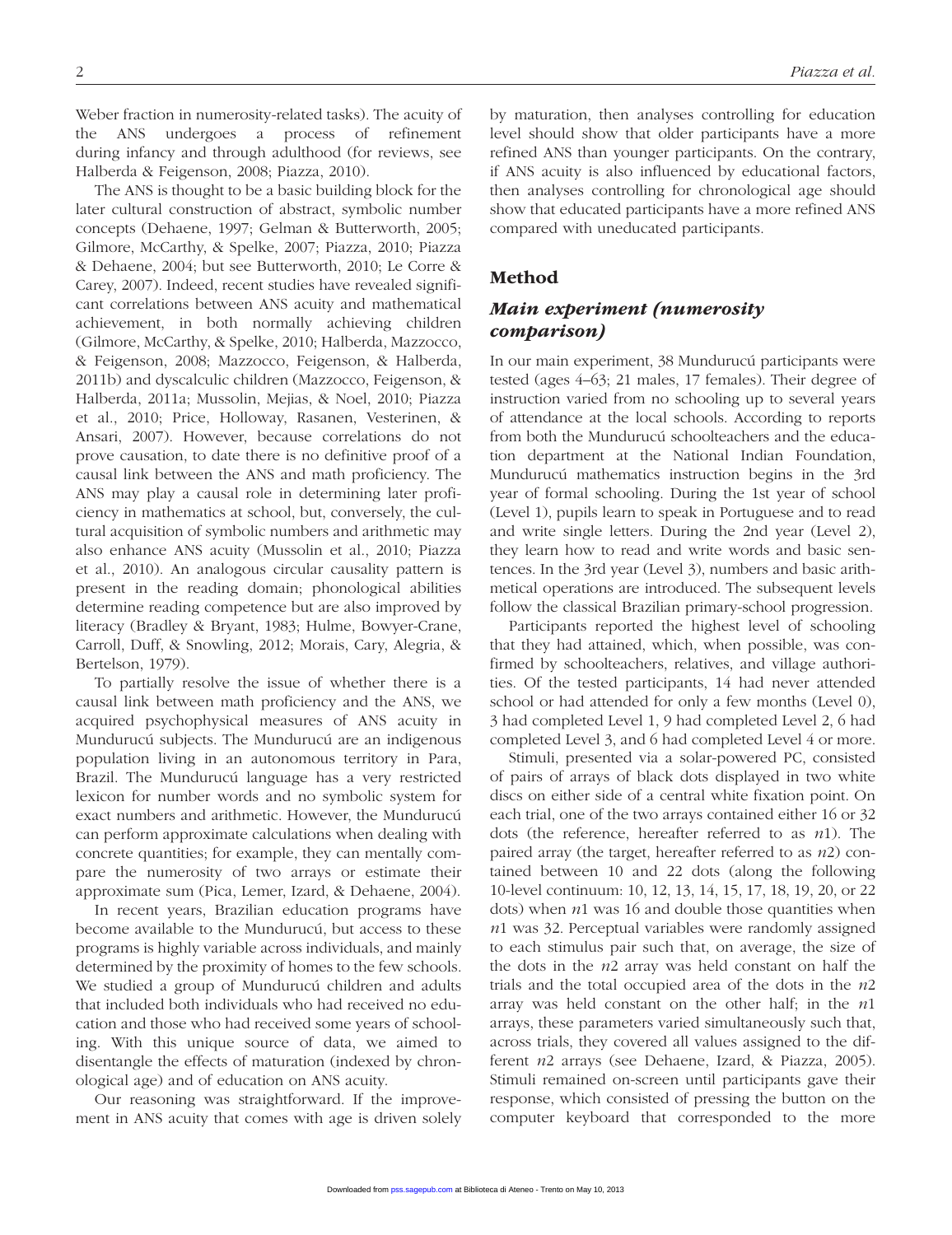numerous set or pointing toward that set, without counting. There were 140 experimental trials, preceded by some training.

#### *Control experiment (size comparison)*

We also probed performance in a control size-comparison task, during a second mission to the Mundurucú territory. Thirty-three Mundurucú subjects were tested (ages 4–67; 20 males, 13 females). Nine had received no instruction, 5 had completed Level 1, 4 had completed Level 2, 6 had completed Level 3, and 9 had completed Level 4 or more. The experimental paradigm was the same as in the numerosity-comparison experiment. Pairs of white discs appeared on either side of a central white fixation point. As in the numerosity-comparison experiment, there were two reference stimuli (diameters = 1.8 and 3.6 cm, respectively), each paired with 10 target stimuli, which differed (in diameter) from the reference stimulus along the same 10 ratios as the ones used for the numerosity experiment. Participants were asked to choose the larger disk, responding with a button press or by pointing. The 140 experimental trials were preceded by some training.

#### Results

As has been observed for Western subjects, Mundurucú subjects' psychometric functions for the percentage of "larger" responses at each *n*2 value (a separate function for each *n*1 value) were Weberian (sigmoidal with identical slopes once plotted on a log scale of the numerical ratio between *n*1 and *n*2). Subjects responded within an average of  $3.1$  s ( $SD = 1.7$  s), a speed incompatible with exact counting.

For each participant, we recovered the internal Weber fraction *w* by fitting the psychometric curves for the 16 and 32 references with a single sigmoid function of the log *n*1/*n*2 ratio (using Formula 24.9 in Dehaene, 2007). Two young participants (age 5) were excluded after the regressions failed to converge, an indication of random responses. Our *w* measure was reliable (split-half *r* = .68,  $p < .01$ ).

The average  $w$  for the group was 0.25 (range  $= 0.07-$ 0.45; mean accuracy = 71%, range =  $51\% - 91\%$ ). For visualization purposes, we divided the sample into five age groups and plotted the average performance in the different age groups (Fig. 1). The average *w* across participants decreased from 4 to 13 years of age; however, contrary to results for educated Italian adults tested in another study using the very same task and stimuli (Piazza et al., 2010), *w* in this sample ceased to decrease after age 13. The mean *w* of Mundurucú adults (age 18 and up) was 0.23, significantly larger than that observed in educated Italian adults (0.15), *t*(38) = 2.95, *p* < .01 (see Fig. 2a for a graphic comparison of results for individual Mundurucú participants and the average across Italian participants).

We then used an analysis of covariance (ANCOVA) with age as the covariate and education level as a between-groups variable to tease apart the effects of age on  $w$  from the effects of education.<sup>1</sup> The effect of education level,  $F(7, 27) = 3.12$ ,  $p < .05$ , accounted for 45% of the variance of *w*, controlling for age (see Fig. 2b), which had a marginal effect,  $F(1, 27) = 4.04$ ,  $p = .055$ . The effect of education became evident for the first educational level at which the school curriculum introduces arithmetic (Level 3). Difference contrasts within the ANCOVA confirmed that only at Level 3 did *w* become significantly lower than  $w$  at preceding levels ( $p < .01$ ).

We next focused on the adult Mundurucús, for whom age and education were best separable: The average *w* for uneducated adult subjects was 0.31, twice the value of 0.15 observed in educated Italian adults,  $t(25) = 5.12$ , *p* < .01, but not different from the average *w* of Italian kindergartners,  $p = .29$  (Piazza et al., 2010). The value of *w* dropped to 0.19 in adult Mundurucús who went to school for at least 1 year. Thus, there was a highly significant difference between *w* in this group and that in uneducated Mundurucús, *t*(18) = 2.69, *p* < .05 (see Fig. 3), even though the two groups did not differ in age,  $t(18) =$ −1.32, *p* = .20, or in overall response times, *t*(18) = 1.11,  $p = 0.28$ . The ANS acuity in Mundurucús who received some education did not differ from that of Italian adults,  $p = .13$ .

Finally, we explored the effect of language. In our sample, education and bilingualism were highly correlated  $(r = .71)$ , and their effects inseparable. However, we knew that 20 of the 24 monolingual subjects (who could speak only Mundurucú) could recite some numbers in Portuguese: Six subjects could recite numbers only up to 5, and 14 could count at least up to 10. This difference did not significantly affect *w* (0.33 for the former group and 0.30 for the latter;  $p = .53$ ).

We used the size-comparison task to verify that the effect of education was specific to the numerosity-comparison task. Performance on the size-comparison task varied consistently with the ratio of the sizes, which allowed extraction of *w*. On average, *w* was much lower for size (group average  $= 0.04$ , range  $= 0.002 - 0.10$ ; accuracy =  $95\%$ , range =  $86\%$ –99%) than for numerosity, which indicated a higher sensitivity to differences in size compared with number. However, the size *w* varied considerably across subjects, and decreased throughout the life span, from  $0.059$  in children (< 10 years) to  $0.029$  in older adults (> 40 years). An ANCOVA with age as the covariate and education as a between-groups variable showed that, unlike in the numerosity task, there was no effect of education over and above age,  $F(5, 26) = 0.77$ ,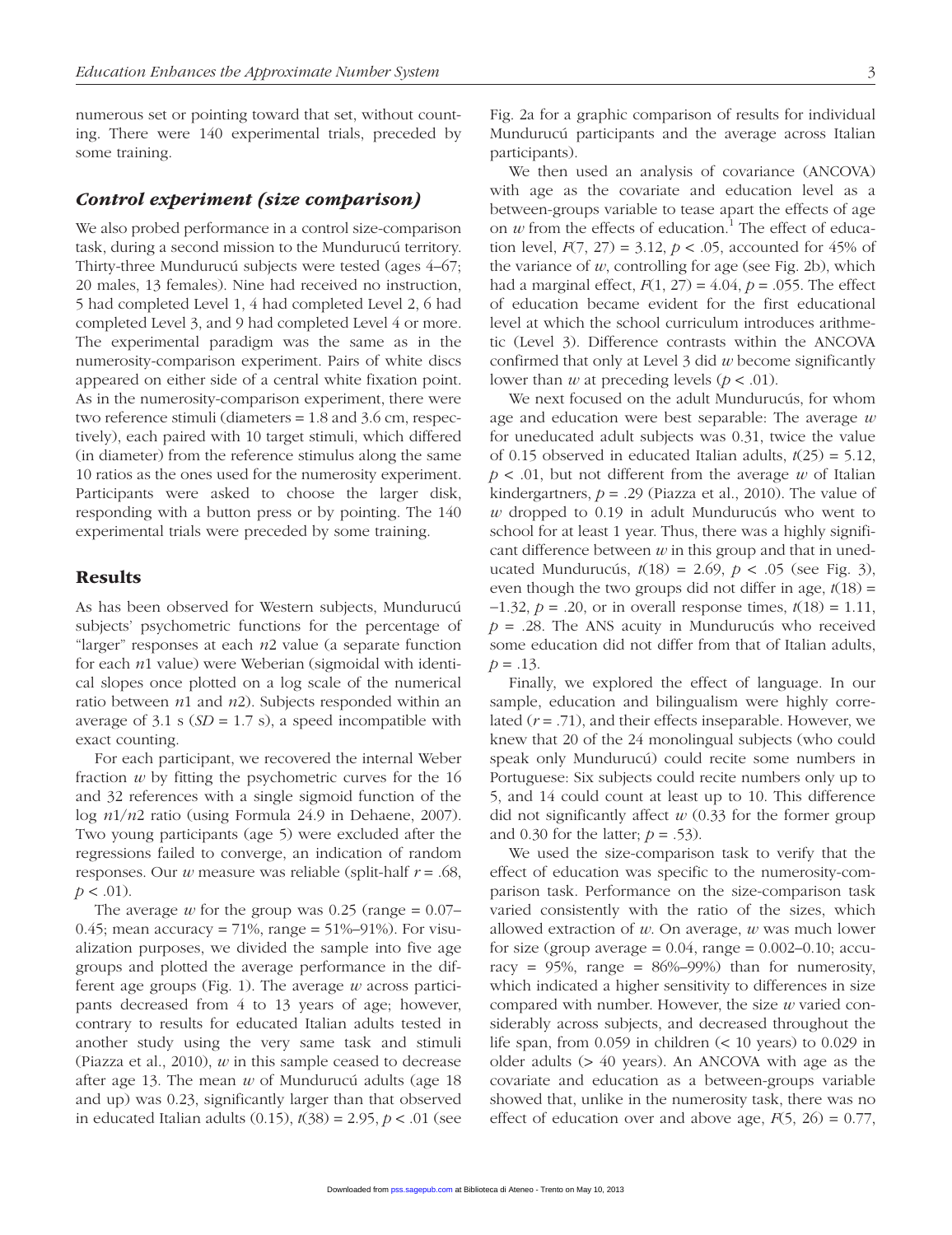

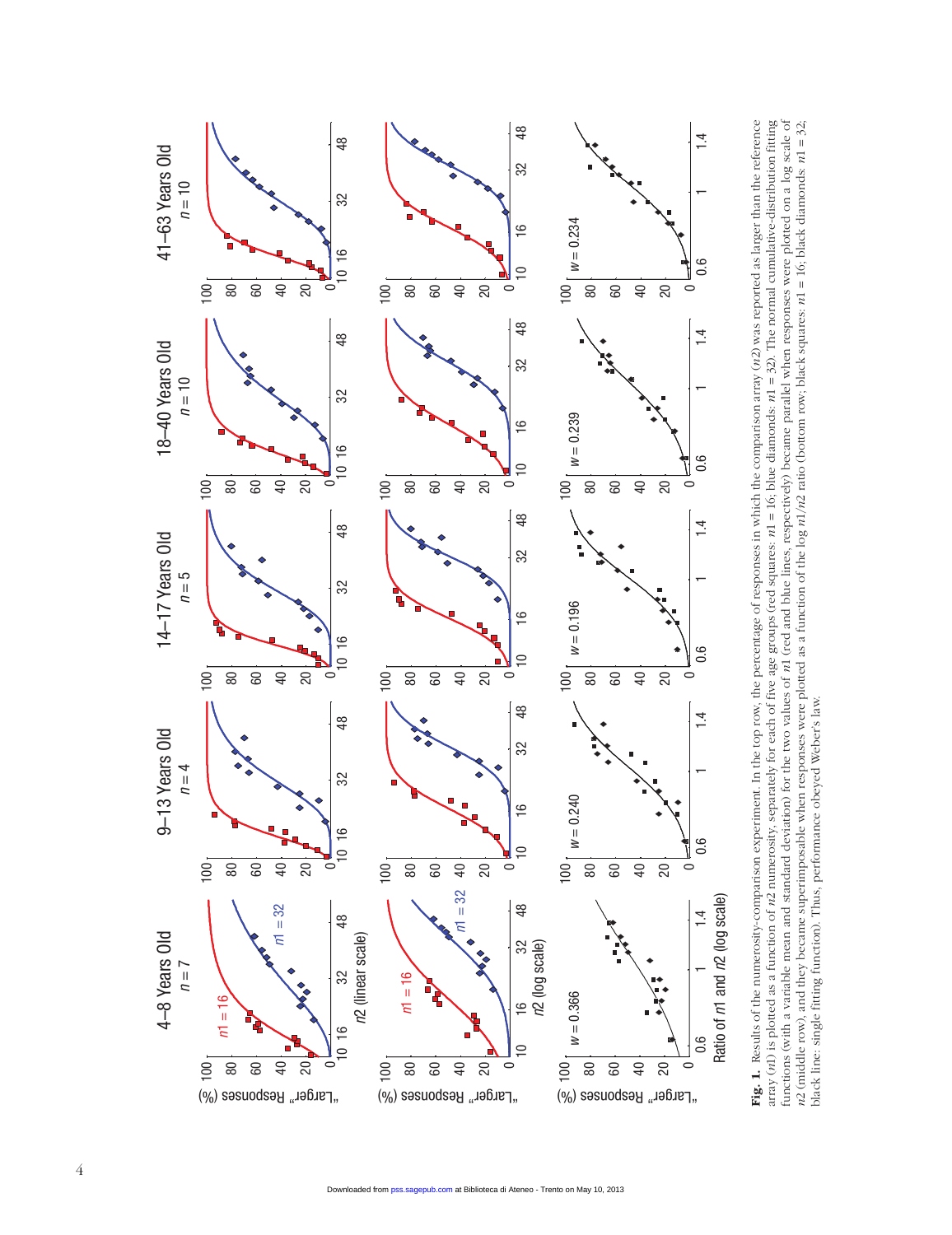

Fig. 2. Changes in the Weber fraction with age and education. In (a), the Weber fractions of individual Mundurucú participants with and without formal education are plotted as a function of age. For reference, the Weber fractions of five age groups of Italian participants (4-, 5-, 6-, and 10-year-olds and adults; Piazza et al., 2010) are also shown. The data points for Mundurucú who received no education and for Italian participants have been fitted with decreasing exponential functions with a variable decay rate and asymptote. In (b), individual Mundurucú participants' Weber fractions (age corrected) are plotted as a function of education level; the best-fitting regression line is also shown.

 $p = .58$ ; the effect of age was again only marginal,  $F(1)$ ,  $26$  = 3.33,  $p = 0.08$ . Indeed, the size *w* was equal for Mundurucú adults with and without education (0.033 and  $0.034$ ,  $p = .91$ ). The distinct effects of education on size- and numerosity-comparison performance was confirmed by a significant Task × Education interaction, *F*(5,  $54$ ) = 2.87,  $p < .05$ , in an ANCOVA with age as the covariate, and with task and education level as betweensubjects variables.

#### **Discussion**

By studying a remote Amazonian population, we separated the effects of education and age on the acuity of the ANS. These effects are nearly impossible to separate in societies where virtually all children receive an early education in counting and arithmetic. Previous research established that an approximation strategy is available to both Mundurucú and Western subjects. We developed a finer-grained experimental design to quantify its precision at the individual level. The results indicate that education is associated with a significant increase in the acuity of the ANS, and that this relationship is independent of maturation. Effects of education were observed especially for Mundurucú participants who had advanced far enough in the educational system to receive instruction in symbolic enumeration and arithmetic.

In members of industrialized societies, the developmental trajectory of the ANS is characterized by an initial sharp improvement followed by progressively smaller



Fig. 3. Performance of educated (left) and uneducated (right) Mundurucú adults on the numerosity-comparison task. The graphs show individual data points along with best-fitting regression lines.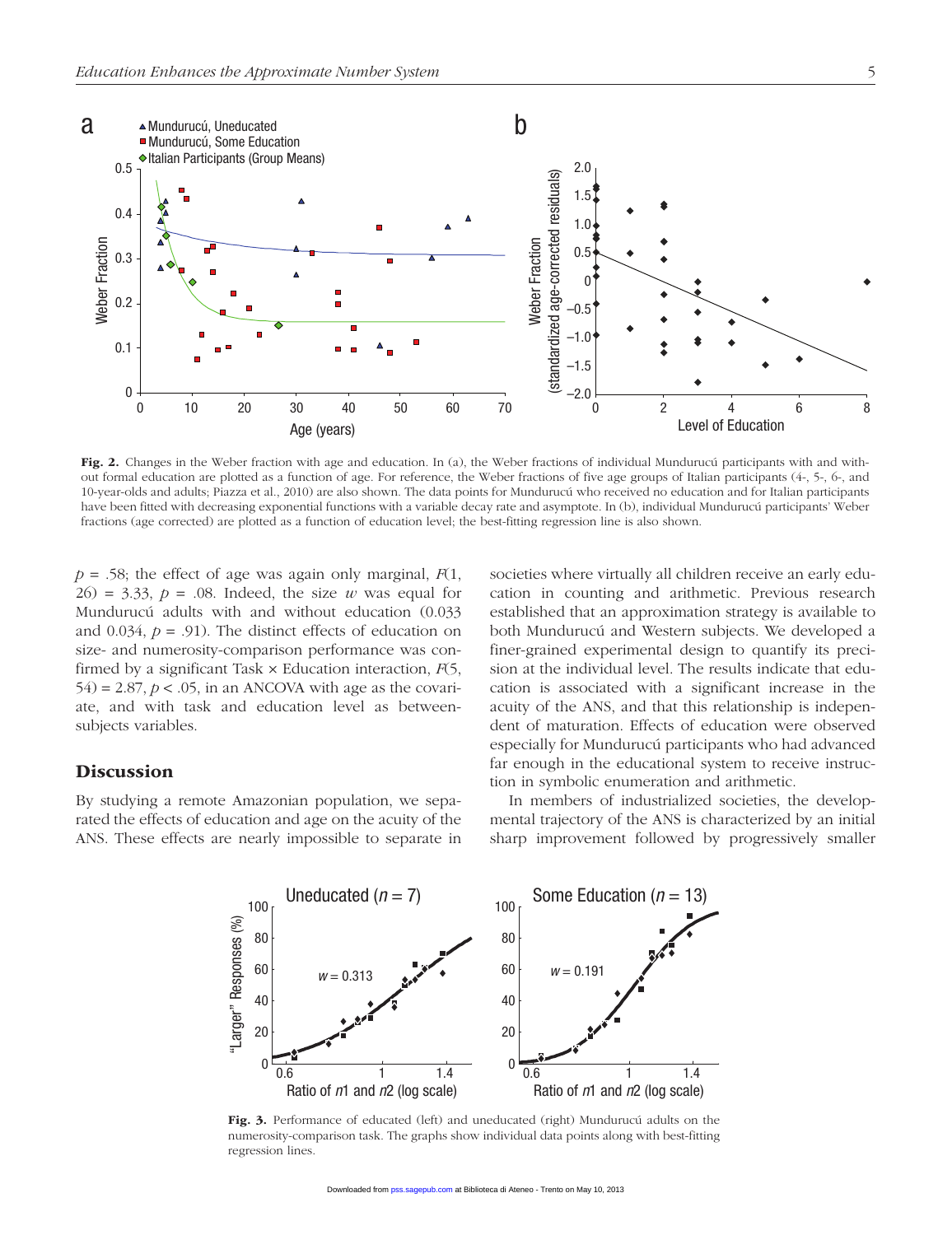but long-lasting change (Halberda & Feigenson, 2008; Piazza et al., 2010). Although the initial improvement likely reflects intrinsic maturational and sensory factors, the present data suggest that the later ANS improvements are almost entirely imputable to education: In Mundurucú subjects not exposed to formal education, number acuity ceases to increase beyond the level reached by North American and European children at about 6 years of age, around the time when formal schooling starts.

The value of *w* for the uneducated Mundurucú adults (0.31, twice the value observed in educated Italian adults) is also comparable to the observed *w* of a group of Italian dyscalculic children (0.35) tested with exactly the same experimental paradigm and procedure (Piazza et al., 2010). This suggests that the impairment in  $w$  in dyscalculics (Mazzocco et al., 2011a; Mussolin et al., 2010; Piazza et al., 2010; Price et al., 2007) may be partially a consequence of poor school-based acquisition of numeracy. Such an educational "confound" may well apply to other reports of a correlation between ANS acuity and math achievement (Halberda et al., 2008; Mazzocco et al., 2011b).

Two observations suggest that the effect of education on ANS acuity is not a generic effect of schooling but a specific effect of numeracy instruction. First, the most significant reduction of the Weber fraction was observed at the level of schooling where the current Mundurucú system introduces counting and the arithmetical operations. Second, education had no effect on a nonnumerical perceptual comparison task, which suggests that our results may not be interpreted in terms of improvements of a generic magnitude-representation system (Feigenson, 2007; Walsh, 2003) and, a fortiori, of a generic schooling effect. Taken together, these data suggest that symbolic and nonsymbolic numerical thinking mutually enhance one another over the course of mathematics instruction.

Because the present study did not randomly assign participants to the different groups, however, we cannot completely rule out the possibility that the educated and uneducated subjects differed on variables other than education (even though at the time of testing they had similar occupations and were equally socially integrated). Whether other demographic factors might contribute to the enhancement of the ANS system in educated subjects is a question for future studies. Another important open question is which specific aspects of numeracy influence ANS acuity. Our data suggest that the mere ability to recite the counting list does not suffice to affect the ANS. Longer-term practice with counting, leading to the emergence of a full-blown referential symbolic system (Deacon, 1997), is likely to be necessary to sharpen number sense.

In conclusion, the present study provides evidence that education plays a significant role in sharpening the sense of approximate numerical quantity: Number sense is coarser in a culture without symbols for exact numbers, and it becomes more precise in members of that culture who are introduced to the concepts of exact number and calculation.

#### Acknowledgments

We thank A. Ramos and C. Romero for constant advice and M. Karu for help in testing. Most testing was done in 2008 and 2009 at the villages of Miussu and Bananal, upstream from the Cururu mission.

#### Declaration of Conflicting Interests

The authors declared that they had no conflicts of interest with respect to their authorship or the publication of this article.

#### Funding

This research was supported by Institut National de la Santé et de la Recherche Médicale (INSERM) and by a McDonnell fellowship.

#### Note

1. Assumptions underlying ANCOVA were met: First, *w* was normally distributed at all education levels (Shapiro-Wilk tests, all *p*s > .05), excluding Levels 6 and 8, at each of which there was only 1 subject. Second, the variance of *w* did not differ across the education levels (Levene's test),  $F(7, 28) = 1.380$ ,  $p =$ .25. Third, the slopes of the regression functions relating *w* to age did not differ across the education levels,  $F(5, 22) = 0.82$ , *p* = .55. Results were also confirmed by a nonparametric ANCOVA performed on the rank-transformed data; this analysis revealed a significant effect of education, controlling for age,  $F(7, 27) = 3.36, p = .01.$ 

#### References

- Bradley, L., & Bryant, P. E. (1983). Categorizing sounds and learning to read—a causal connection. *Nature*, *301*, 419–421.
- Butterworth, B. (2010). Foundational numerical capacities and the origins of dyscalculia. *Trends in Cognitive Sciences*, *14*, 534–541.
- Deacon, T. W. (1997). *The symbolic species: The co-evolution of language and the brain*. New York, NY: W. W. Norton & Co.
- Dehaene, S. (1997). *The number sense*. New York, NY: Oxford University Press.
- Dehaene, S. (2007). Symbols and quantities in parietal cortex: Elements of a mathematical theory of number representation and manipulation. In P. Haggard, Y. Rossetti, & M. Kawato (Eds.), *Attention & performance XXII: Sensorimotor foundations of higher cognition* (pp. 527–574). New York, NY: Oxford University Press.
- Dehaene, S., Izard, V., & Piazza, M. (2005). *Control over non-numerical parameters in numerosity experiments*. Retrieved from http://www.unicog.org/docs/Documentation DotsGeneration.doc